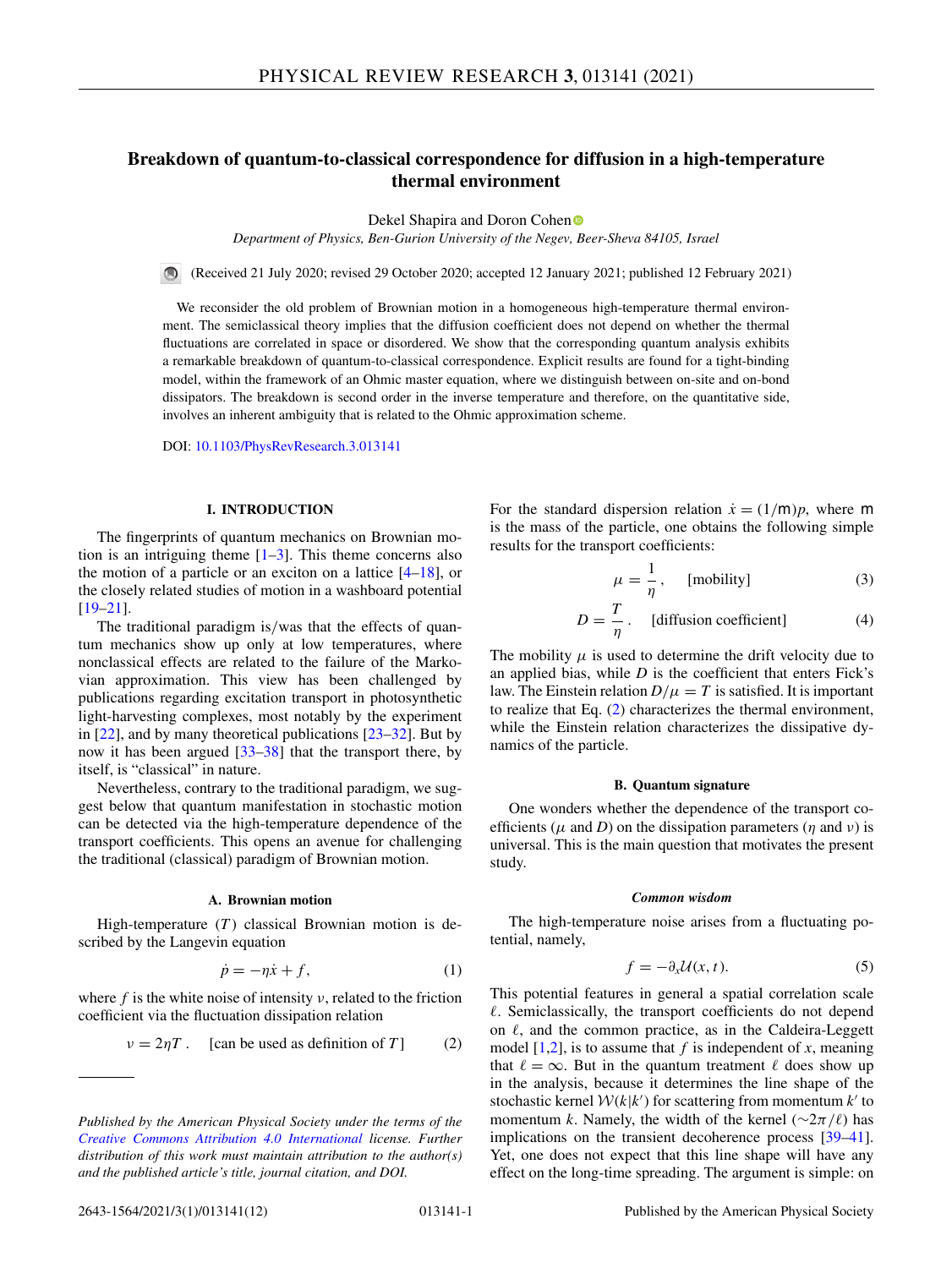<span id="page-1-0"></span>the basis of the central limit theorem successive convolutions should lead to a result that does not depend on the  $\ell$ -dependent line shape of the stochastic kernel but only on its second moment, which is characterized by ν. Consequently, robust quantum-to-classical correspondence (QCC) is expected at high temperatures. Such QCC can be regarded as an implication of the Thomas-Reiche-Kuhn-Bethe-Wang sum rule [\[42\]](#page-11-0), or as an extension of the *restricted* QCC principle [\[43,44\]](#page-11-0).

*Main statement*. In the present work we show that  $\ell$ independence of the transport coefficients  $(\mu$  and *D*) is a fallacy. Given  $\eta$ , we shall see that *D* acquires a nonuniversal dependence on the temperature, which constitutes a quantummechanical signature.

#### **C. Tight-binding model**

Here we consider a particle or a single exciton that can hop along a one-dimensional chain whose sites are labeled by an integer index *x*. The dynamics of the isolated system is determined by the Hamiltonian

$$
\boldsymbol{H}^{(c)} = -c\cos(ap) - f_0\boldsymbol{x},\tag{6}
$$

where *a* is the lattice constant, *c* is the hopping frequency, and *f*<sub>0</sub> is an applied bias. The operators  $e^{\mp iap}$  generate one-site displacements. This Hamiltonian is of quantum-mechanical origin but may be treated semiclassically by deriving the equations of motion  $\dot{x} = ca \sin(ap)$  and  $\dot{p} = f_0$ . Adopting the standard jargon of condensed matter textbooks, we shall call this *semiclassical* treatment of the dynamics. The exact *quantum* dynamics of Eq. (6) is obtained from the Schrodinger equation [\[45\]](#page-11-0), or equivalently, from the Liouville–von Neumann equation for the probability matrix  $\rho$ .

The dynamics on the lattice features the dispersion relation  $\dot{x} = v(p)$ , where  $v(p) = ca \sin(ap)$ . The continuum limit (small *ap*) leads to the standard dispersion relation  $v = (1/m)p$  with  $m = 1/(ca^2)$ . Therefore we can regard the latter case as a special regime of the former. Irrespective of the dispersion relation, if the particle is coupled to a thermal environment, the semiclassical treatment leads to  $\dot{\mathbf{p}} = F(t)$ , where the force contains a stochastic *noise* term and a *friction* term, namely,  $F(t) = f_0 + f(t) - \eta \dot{x}$ . In the absence of external bias  $(f_0 = 0)$ , this leads to the Langevin equation, Eq. [\(1\)](#page-0-0).

In the corresponding high-temperature Markovian *quantum* treatment, the dynamics is given by a master equation for the probability matrix [\[46\]](#page-11-0). This master equation incorporates an extra term, aka dissipator, that represents the noise and the friction:

$$
\frac{d\rho}{dt} = \mathcal{L}\rho = -i[\boldsymbol{H}^{(c)}, \rho] + \mathcal{L}^{(\text{bath})}\rho. \tag{7}
$$

The dissipator  $\mathcal{L}^{(bath)}$  is determined by the coupling between the isolated chain and the environment, and depends on the temperature of the bath.

#### **D. Regime diagram**

Disregarding the optional applied bias  $f_0$ , the isolated tightbinding model has no free parameters (formally we can set the units of time and length such that  $c = a = 1$ ). With bath, the continuum version of quantum Brownian motion (QBM) features a single dimensionless parameter, the scaled inverse



FIG. 1. The Brownian motion regime diagram. (a) The various regions in the  $(\eta, \theta)$  diagram are indicated. We distinguish between the classical-like Brownian motion (CBM) region, the lowtemperature QBM region where memory effects dominate, and the high-temperature QBM region that is discussed in this work. Note that below the dashed diagonal line ( $\beta$  > 1) memory effects should be taken into account. (b) The scaled mobility  $\mu/\mu_0$  where  $\mu_0 = 1/\eta$ vs  $\theta$ , based on the analytical results that have been obtained for diffusion in the  $X/S$  coupling schemes. The result is independent of  $\eta$ . We also add the result for the B coupling scheme that approaches the finite asymptotic value  $\mu_{\infty} = 2\eta$  (horizontal line). In the latter case  $\eta = 0.3$  has been assumed. Note that the S/B results are applicable only in the  $\theta > 1$  regime.

temperature  $\beta$ , which is the ratio between the thermal time  $1/T$  and damping time  $m/\eta$ . In the lattice problem one can define two dimensionless parameters

$$
\alpha = \frac{\eta a^2}{2\pi}, \quad \theta = \frac{T}{c} \,. \tag{8}
$$

Accordingly,  $\beta = \alpha/\theta$ . In our model we set the units such that  $a = 1$ , hence disregarding the  $2\pi$  factor, our scaled friction parameter  $\eta$  is the same as  $\alpha$ . The regime diagram of the problem is displayed in Fig. 1 and is further discussed below. It contains both the classical-like Brownian motion (CBM) regime, where memory effects are either not expressed or appear as a transient, and QBM regimes where the dynamics is drastically different.

#### **E. Relation to past studies**

The standard analysis of QBM [\[3\]](#page-10-0) reveals that quantumimplied memory effects are expressed in the regime  $\beta > 1$ , where a transient  $log(t)$  spreading is observed in the absence of bias, followed by diffusion. The later quantum dissipation literature regarding the two-site spin-boson model  $[47]$  and regarding multisite chains  $[7,21]$  $[7,21]$  is focused in this low-temperature regime where a transition from CBM-like behavior to overdamped or localized behavior is observed, notably for large  $\alpha$  of order unity.

Our interest is focused in the  $\alpha, \beta \ll 1$  regime. This regime is roughly divided into two regions by the line  $\theta \sim 1$ , see Fig. 1. Along this line the thermal de Broglie wavelength of the particle is of the order of the lattice constant, and hence it bears formal analogy to the analysis of QBM in the cosine potential [\[20\]](#page-11-0), where it marks the border to the regime where the activation mechanism comes into action.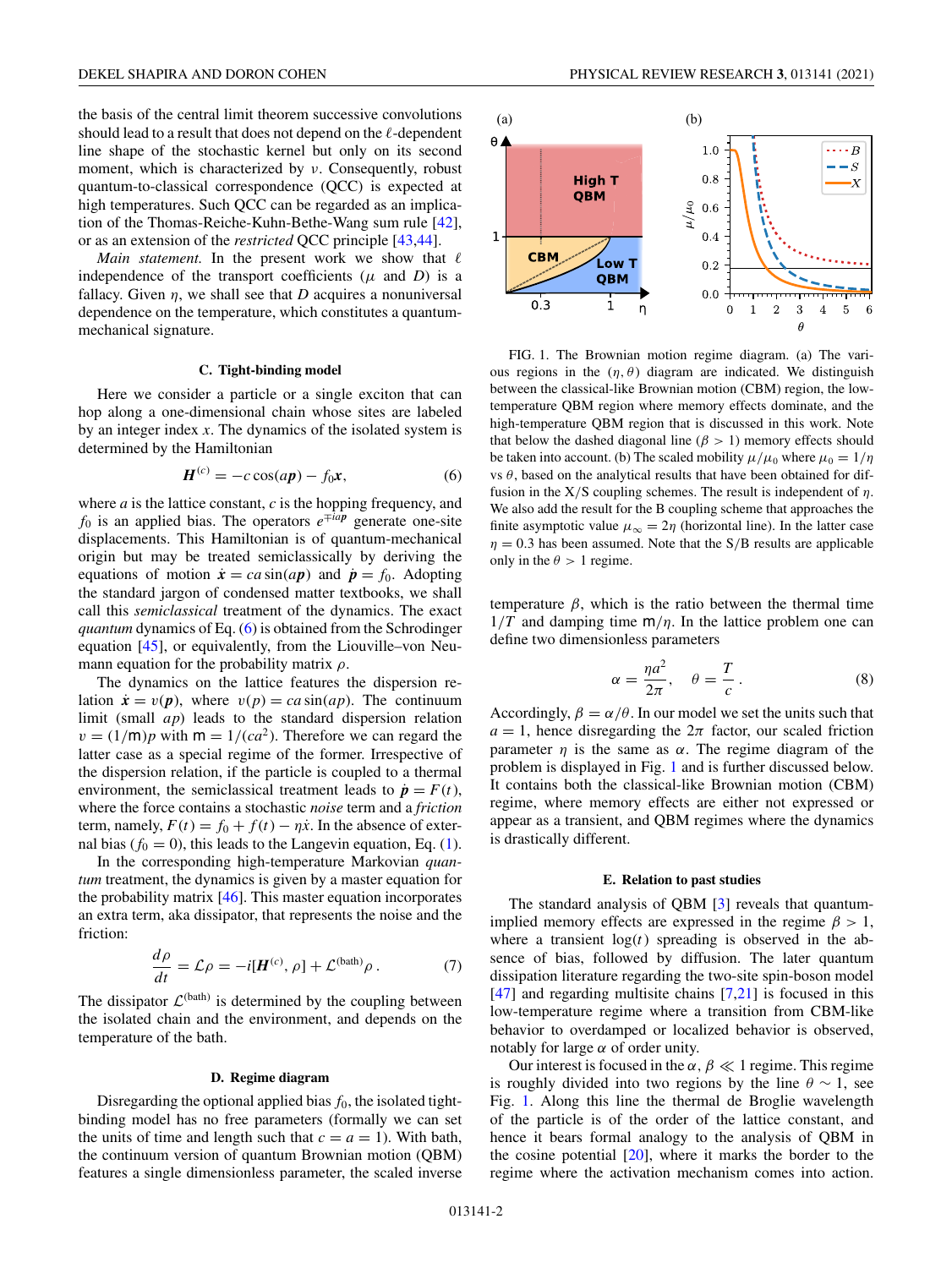### **F. Outline**

<span id="page-2-0"></span>An overview of the main results is presented in Sec. II. The Ohmic master equation is explained in Sec. [III.](#page-3-0) The semiclassical analysis is detailed in Secs. [IV–](#page-3-0)[VI.](#page-4-0) The quantum analysis is detailed in Sec. [VII.](#page-5-0) The effective stochastic description is presented in Sec. [VIII,](#page-6-0) where we discuss detailed-balance consideration as well. A concise summary is provided in Sec. [IX.](#page-7-0)

# **II. OVERVIEW OF MAIN RESULTS**

In order to demonstrate that the temperature dependency of the transport coefficients is  $\ell$  dependent, we consider in detail two extreme cases: (a) The Caldeira-Leggett X dissipator  $\mathcal{L}^{(X)}$ where a single bath is coupled to *x*. This corresponds to a nondisordered ( $\ell = \infty$ ) bath. (b) The S dissipator  $\mathcal{L}^{(S)}$ , where each site is coupled to an independent bath. For this coupling  $\ell = a$ . In Sec. [VIII](#page-6-0) we also present results for intermediate values of  $\ell$ . For completeness we also consider another case: (c) the B dissipator  $\mathcal{L}^{(B)}$ , where each bond is coupled to an independent bath. For all cases the dynamics is governed by the Ohmic master equation Eq. [\(7\)](#page-1-0), and the dissipator  $\mathcal{L}^{(bath)}$ takes different forms according to the couplings. For the three cases above, the bath parameters are  $v_i$  and  $\eta_i$  with  $i = X, S, B$ .

#### **A. X dissipation**

As a reference case we calculate the transport coefficients for a particle in a tight-binding model that is coupled to an Ohmic Caldeira-Leggett bath via the *x* variable. We term this standard case "X dissipation." We set the length units such that  $a = 1$ . The bath parameters  $v_X$  and  $\eta_X$  are chosen such that in the semiclassical Eq. [\(1\)](#page-0-0) we have  $v = v_X$  and  $\eta = \eta_X$ . The result that we get for the diffusion coefficient is

$$
D^{(X)} = \left[1 - \frac{1}{[I_0(c/T)]^2}\right] \frac{T}{\eta},\tag{9}
$$

where  $I_n$  is the modified Bessel function. This result is exact to the extent that the (Markovian) Ohmic master equation can be trusted. For the mobility we get  $\mu = D/T$ , as expected for the Einstein relation. A plot of the mobility versus temperature is provided in Fig. [1.](#page-1-0)

For low temperatures (in the sense  $T \ll c$ ) one recovers the standard results Eqs. [\(3\)](#page-0-0) and [\(4\)](#page-0-0) that apply for nonrelativistic (linear) dispersion. For high temperatures the result takes the form  $D^{(X)} = D_{\parallel}$ , with

$$
D_{\parallel} \approx C_{\parallel} \left[ 1 + A_{\parallel} \left( \frac{c}{T} \right)^2 \right] \frac{c^2}{\nu},\tag{10}
$$

where  $C_{\parallel} = 1$  and  $A_{\parallel} = -5/16$ . The reason for using the subscript notation is clarified below. The same expression appears for the S/B dissipators, with *ν* replaced by *ν<sub>S</sub>* and



FIG. 2. Dependence of the diffusion coefficient on the temperature. Given *ν* the coefficient  $D_{\parallel}$  is plotted vs  $(c/T)$  for the Ohmic master equation and different coupling schemes: Caldeira-Leggett (X), sites (S), and bonds (B). The symbols are obtained numerically through an effective rate equation (see text). We also show results for the canonical ("Boltzmann") versions of the S/B master equation and for the semiclassical result in the case of B coupling. (The semiclassical result for S coupling is the same as X coupling). The naive expectation  $D \propto \langle v^2 \rangle$  is displayed for sake of comparison.

 $v_B$ , respectively. The dependence of *D* on the temperature is plotted in Fig. 2. For sake of comparison we plot also the naive expectation  $D \propto \langle v^2 \rangle$ , with  $v = c \sin(p)$ , where the average is over the canonical distribution. This naive expectation would be valid if the correlation time were independent of temperature (which is not the case). The high-temperature dependence is

$$
\langle v^2 \rangle \approx \left[ 1 + A \left( \frac{c}{T} \right)^2 \right] \frac{c^2}{2}, \quad \text{with } A = -1/8. \tag{11}
$$

In Sec. [VII](#page-5-0) we obtain the *same* result also within the framework of an *exact* quantum treatment.

#### **B. S dissipation**

We shall explain that if the fluctuations of the bath are characterized by a finite correlation scale  $\ell$ , the semiclassical results for the transport coefficient are the same as for  $\ell = \infty$ . This rather trivial observation holds for any dispersion relation. Specifically for the tight-binding model Eq. (9) is  $\ell$ independent. But this is not so in the quantum analysis. Here we analyze the other extreme limit of  $\ell \sim a$ , meaning that the bath fluctuations at different sites are uncorrelated. We obtain Eq. (10) with  $A_{\parallel} = /16$  and  $v \mapsto v_S$ , which is not even the same sign when compared to the X dissipation result.

*Technical note.* For a tight-binding model the parameter  $\eta$  is defined conventionally as for a two-site system (aka the spin-boson model). The definition via  $-\eta \dot{x}$  is not practical because *x* is a discrete variable. Still, in a semiclassical context, disregarding an ambiguity regarding the numerical prefactor, the dissipation parameter  $\eta$  has the meaning of a friction coefficient, as for X coupling. With our standard conventions we get  $C_{\parallel} = 1/2$  (for S dissipation) instead of  $C_{\parallel} = 1$  (for X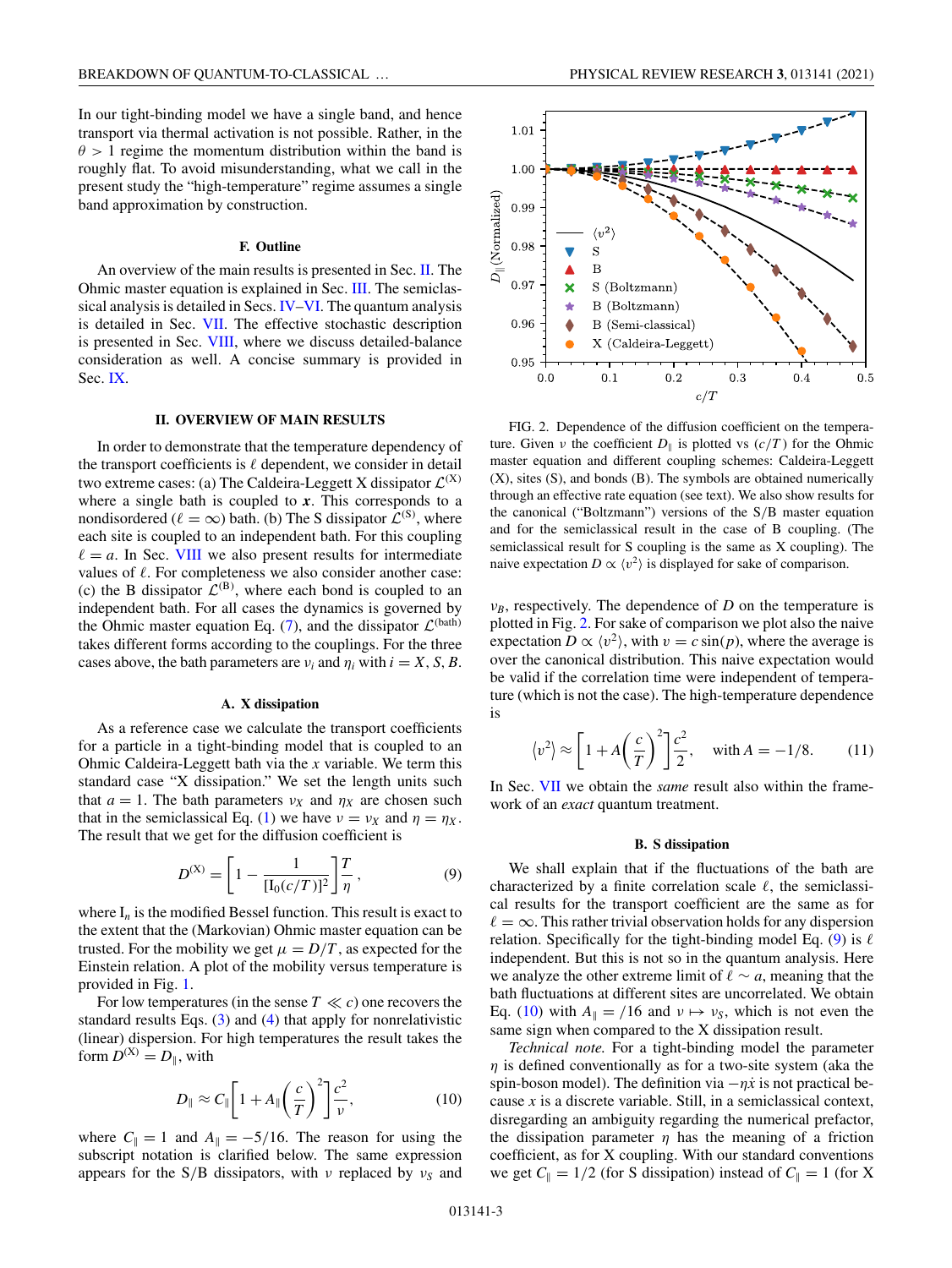<span id="page-3-0"></span>dissipation), which reflects a convention and not a profound difference. In contrast, the *A* coefficients are independent of convention and reflect a quantum signature.

#### **C. B dissipation**

For completeness we also consider the case where the dissipation is due to uncorrelated noisy bonds (rather than sites). Here we have an additional term in the expression for the diffusion coefficient, namely,  $D = D_{\parallel} + D_{\perp}$ , where

$$
D_{\perp} \approx C_{\perp} \left[ 1 + A_{\perp} \left( \frac{c}{T} \right)^2 \right] v_B \tag{12}
$$

with  $A_{\perp} = -1/4$ . This additional term reflects extra spreading in the space due to stochastic hopping, as discussed in a previous publication [\[48\]](#page-11-0). The quantum fingerprints are not related to this term but to the  $D_{\parallel}$  term that arises due to the noise-induced spreading in *p*. For that term we find  $A_{\parallel} = 0$ .

*Technical note.* The dissipation parameter  $\eta_B$  is defined as for the spin-boson model. It is the "same" Ohmic bath as assumed for S dissipation, but the coupling term is different. We get  $C_{\parallel} = 1/6$  and  $C_{\perp} = 1$ , as opposed to X/S coupling for which  $C_{\perp} = 0$ .

#### **D. Nonuniversality**

In general, for high temperatures the diffusion is composed of a term that originates from noncoherent hopping that is induced by the bath, namely,  $D_{\perp}$  of Eq. (12), and from the interplay of noise with coherent hopping between sites, namely,  $D_{\parallel}$  of Eq. [\(10\)](#page-2-0). The  $\ell$  dependence of the latter is a quantum signature, and consequently, our result for  $D_{\parallel}$  reflects details of the dissipation mechanism.

The *A* coefficients are *not* a matter of convention. Rather, they reflect the thermalization and the spreading mechanism, and hence indicate *quantum* manifestation. We summarize our results:

$$
A_{\parallel} = \begin{cases} -5/16 & \text{for X coupling} \\ +1/16 & \text{for S coupling.} \\ 0 & \text{for B coupling} \end{cases}
$$
 (13)

Contrary to the X-coupling case, for local  $(S/B)$  dissipators the canonical  $\rho$  is not the exact steady state and satisfies  $\mathcal{L}\rho \sim$  $O(\beta^3)$  rather than zero. We shall explain that if we ad-hock correct the transition rates to get agreement with Boltzmann, the results for the *A*-s are modified as follows:

$$
A_{\parallel} = \begin{cases} -1/32 & \text{for S coupling} \\ -1/16 & \text{for B coupling} \end{cases} \tag{14}
$$

We emphasize again that the value of *A* is a sensitive probe that is affected by the line shape of the spreading kernel. Therefore its precise value is nonuniversal but depends on the weights of the quantum transitions. For completeness we introduce in Sec. [VIII](#page-6-0) results for intermediate values of  $\ell$ , demonstrating the crossover from S coupling ( $\ell \sim a$ ) to X coupling ( $\ell \sim \infty$ ).

### **III. THE OHMIC DISSIPATOR**

The isolated chain is defined by the  $H^{(c)}$  Hamiltonian. The X dissipation scheme involves a single bath with interaction term −*WF*, where *W* is the position operator *x* and *F* is a bath operator that induces Ohmic fluctuations with intensity ν. More generally, we assume a disordered thermal environment that is composed of numerous uncorrelated baths such that the interaction term is  $\sum_{\alpha} W_{\alpha} F_{\alpha}$ , where  $\alpha$  labels different locations. For S dissipation  $W_{\alpha} = |x_{\alpha}\rangle \langle x_{\alpha}|$ , leading to a fluctuating potential that dephases the different sites. For B-dissipation  $W_{\alpha} = |x_{\alpha} + 1\rangle\langle x_{\alpha}| + \text{H.c., which induces}$ incoherent hopping between neighboring sites. The Ohmic dissipator  $\mathcal{L}^{(X\hat{S}/B)}\rho$  takes the form [\[48,49\]](#page-11-0)

$$
-\sum_{\alpha}\left(\frac{\nu}{2}[W_{\alpha},[W_{\alpha},\rho]]+\frac{\eta}{2}i[W_{\alpha},\{V_{\alpha},\rho\}]\right),\qquad(15)
$$

where  $\eta = v/(2T)$  is the friction coefficient, and

$$
V_{\alpha} \equiv i[H^{(c)}, W_{\alpha}]. \tag{16}
$$

The friction terms represent the response of the bath to the rate of change of the  $W_\alpha$ . For X dissipation  $V = c \sin(\boldsymbol{p})$  is the velocity operator. If we treat the friction term of Eq.  $(15)$ in a semiclassical way, the expression for the dissipator in the Wigner phase-space representation  $\rho_w(R, P)$  takes the familiar Fokker-Plank (FP) form with  $v = c \sin(P)$ , namely,

$$
\mathcal{L}^{\text{FP}} \rho_w = \frac{\nu}{2} \partial^2_P [\rho_w] - \partial_P [(f_0 - \eta v) \rho_w], \tag{17}
$$

which is a sum of momentum-diffusion and momentum-drift terms. For the sake of later reference we have added to the friction force  $(-\eta v)$  a constant field  $f_0$ .

The X dissipator leads to canonical steady state for any friction and for any temperature. This is not the case for S/B dissipation, for which the agreement of the steady state with the canonical result is guaranteed only to second order in  $\eta$ . The reason for that is related to the proper identification of the "small parameter" that controls the deviation from canonical thermalization. The X dissipator induces transitions between neighboring momenta, and therefore the small parameter is  $\Delta/T$ , where the level spacing  $\Delta$  goes to zero in the  $L \to \infty$ limit, where *L* is the length of the chain. But for local baths, the coupling is to local scatterers that create transitions to all the levels within the band. Therefore the small parameter is *c*/*T* , and canonical thermalization is expected only for  $c/T < 1$ .

## **IV. SEMICLASSICAL ANALYSIS FOR X DISSIPATION**

We shall argue later that for X dissipation the semiclassical dynamics that is generated by  $\mathcal{L}^{\text{FP}}$  is *exact* for the purpose of the *A* coefficient evaluation. Here we present the semiclassical solution.

In Sec. [IV A](#page-4-0) below we find the steady-state momentum distribution in the presence of a constant field  $f_0$ . In Sec. [IV B](#page-4-0) we obtain for the weak field  $\langle v \rangle = \mu f_0$ , where  $\mu$  is the mobility. Then the diffusion coefficient is deduced from the Einstein relation, namely,  $D = \mu T$ , leading to Eq. [\(9\)](#page-2-0).

Optionally, we can calculate directly the velocity-velocity correlation function  $\langle v(t)v(0) \rangle$  in the absence of an external field. This requires a rather complicated recursive procedure, see Appendix [A.](#page-8-0) The diffusion coefficient is obtained via

$$
D = \int_0^\infty dt \, \langle v(t)v(0) \rangle. \tag{18}
$$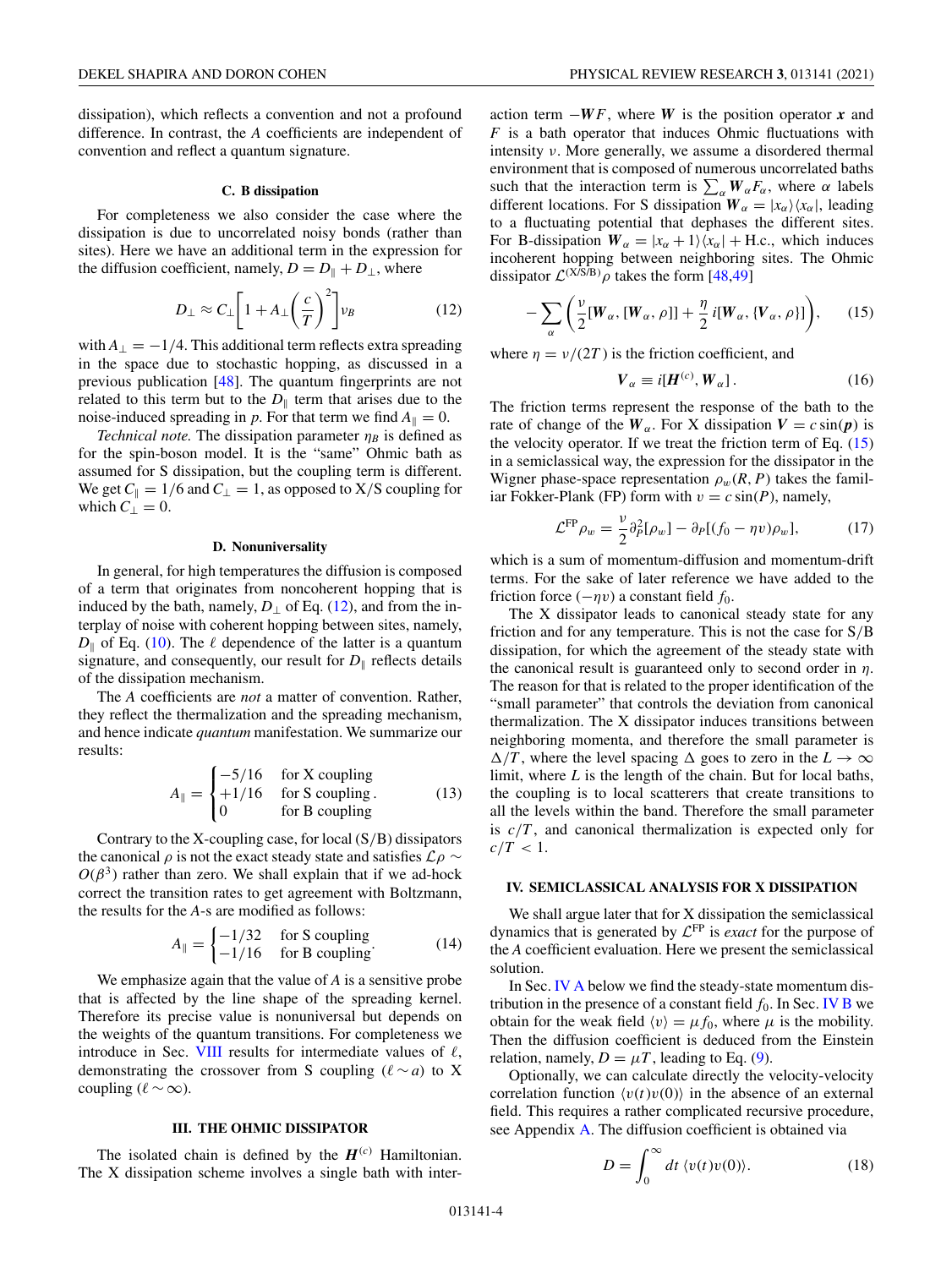<span id="page-4-0"></span>The same result is obtained, namely, Eq. [\(9\)](#page-2-0). Later we shall calculate the diffusion in a proper quantum calculation, and this again yields the same result; see Sec. [VII.](#page-5-0)

#### **A. The steady state**

We consider a Brownian particle that is described by Eq. [\(6\)](#page-1-0) under the influence of a thermal nondisordered fluctuating field (X coupling). Below we set  $a = 1$  for the lattice constant. A fully quantum treatment of this model has been introduced by [\[7,](#page-10-0)[21\]](#page-11-0), with focus on the low-temperature QBM regime, while here we focus on the high-temperature regime. The semiclassical equations of motion are formally obtained by the substitution  $f_0 \mapsto F(t)$ , where the total force  $F(t) = f_0 + f(t) - \eta \dot{x}$  includes a stochastic term that has zero average with correlation function  $\langle f(t) f(t') \rangle = v \delta(t$  $t'$ ) and an associated friction term with coefficient  $\eta$ , in additional to the bias term  $f_0$ . Thus we get the Langevin equation

$$
\dot{x} = \frac{\partial H}{\partial p} = c \sin(p),\tag{19}
$$

$$
\dot{p} = -\frac{\partial H}{\partial x} = f_0 - \eta \dot{x} + f(t). \tag{20}
$$

The steady state for *p* is solved by inserting Eq. (19) to Eq. (20). Changing notation  $p \mapsto \varphi$ , and  $u(\varphi) = f_0 - \eta c \sin(\varphi)$ , and  $D_\varphi = (1/2)v$ , one gets the equation  $\dot{\varphi} = u(\varphi) + f(t)$ , with the associated Fokker-Planck equation

$$
\frac{\partial}{\partial t}\rho(\varphi, t) = -\frac{\partial}{\partial \varphi}I,\tag{21}
$$

with

$$
I = u(\varphi)\rho - D_{\varphi}\frac{\partial \rho}{\partial \varphi} \equiv -D_{\varphi}\left[V'(\varphi)\rho + \frac{\partial \rho}{\partial \varphi}\right]
$$

$$
= -D_{\varphi}e^{-V(\varphi)}\frac{\partial}{\partial \varphi}[e^{V(\varphi)}\rho].
$$
(22)

This equation describes motion in a tilted potential

$$
V(\varphi) = -\frac{\eta c}{D_{\varphi}} \cos(\varphi) - \frac{f_0}{D_{\varphi}} \varphi
$$
  

$$
\equiv W(\varphi) - \mathcal{E}\varphi.
$$
 (23)

The nonequilibrium steady-state (NESS) solution is

$$
\rho(\varphi) = \left[C - I \int_0^{\varphi} \frac{e^{V(\varphi')}}{D_{\varphi}} d\varphi'\right] e^{-V(\varphi)},\tag{24}
$$

where the integration constant *C* is determined by the periodic boundary conditions  $\rho_0(0) = \rho_0(2\pi)$ , namely,

$$
C = \frac{I}{1 - e^{-2\pi\mathcal{E}}} \int_0^{2\pi} \frac{e^{V(\varphi')}}{D_\varphi} d\varphi'.
$$
 (25)

Simplifying, the final expression for the NESS is

$$
\rho(\varphi) = \frac{I}{1 - e^{-2\pi \mathcal{E}}} \left[ \int_0^{2\pi} \frac{dr}{D_\varphi} e^{W(\varphi + r) - \mathcal{E}r} \right] e^{-W(\varphi)},\tag{26}
$$

where the  $\varphi$  current *I* is determined by normalization.

# **B. The transport coefficients**

Reverting to the original notations the first-order result in  $f_0$  is  $I = [2\pi I_0^2(c/T)]^{-1} f_0$ , where  $I_n(x)$  is the modified Bessel function. For zero field the canonical distribution is recovered:

$$
\rho(p) \propto \exp[-W(p)] = \exp[(c/T)\cos(p)]. \tag{27}
$$

Averaging over Eq. (20) and using  $\langle \dot{p} \rangle = 2\pi I$ , one obtains

$$
\langle \dot{x} \rangle = [1 - 2\pi I] \frac{f_0}{\eta} = \left[1 - I_0^{-2} \left(\frac{c}{T}\right)\right] \frac{f_0}{\eta} \equiv \mu f_0,
$$

where  $\mu$  is the so-called linear mobility. This result for  $\mu$  is consistent with direct calculation of *D* in accordance with the Einstein relation, namely,  $\mu = D/T$ . The *direct* calculation of *D* is more involved. It is obtained by calculating the variance of *x*, after time *t*, for a particle initially located at  $x = 0$ :

$$
\langle x^2 \rangle = c^2 \int_0^t \int_0^t dt' dt'' \langle \sin(\varphi_{t'}) \sin(\varphi_{t''}) \rangle \equiv 2Dt.
$$

Defining  $S_1$  as the area of the sine correlation function we write  $D = c^2 S_1$ . The calculation of  $S_1$  is outlined in Appendix [A.](#page-8-0)

### **V. SEMICLASSICAL ANALYSIS FOR S DISSIPATION**

In the semiclassical treatment  $x$  is regarded as as a continuous coordinate and therefore we write

$$
W_{\alpha} = u_{\alpha}(x) = u(x - x_{\alpha}), \qquad (28)
$$

which involves a short-range interaction potential  $u(r)$ . The fluctuating potential is

$$
\mathcal{U}(x,t) = \sum_{\alpha} F_{\alpha}(t)u(x-x_{\alpha}).
$$
 (29)

In the semiclassical analysis we define  $\nu$  as the variance of  $f = -U'(x, t)$ . These fluctuations have the same intensity at any *x* because we assume that the  $x_\alpha$  are homogeneously distributed. It follows automatically that  $\eta = \nu/2T$  is the friction coefficient, as in the case of X dissipation. See [\[40\]](#page-11-0) for details. So in the semiclassical description we get the same Langevin equation, irrespective of the correlation distance  $\ell$ that is determined by the width of  $u(r)$ .

In the tight-binding *quantum* model, we define ν*<sup>S</sup>* as the variance of the on-site fluctuation of the potential. With that we associate a fluctuating force intensity

$$
\nu = \frac{1}{\ell^2} \nu_S,\tag{30}
$$

where  $\ell$  is the correlation scale. We set  $\ell \sim a$ , where  $a = 1$  is the lattice constant. Consequently  $\nu$ , up to numerical factor, is the same as  $v<sub>S</sub>$ . The price for having a vague definition for ν is the prefactor *C* that we get in the formula for *D*. This prefactor reflects that the semiclassical limit has an inherent numerical ambiguity due to the residual freedom in the choice of  $u(r)$ .

### **VI. SEMICLASSICAL ANALYSIS FOR B DISSIPATION**

Using the same prescription as for the S-dissipation case, and ignoring commutation issues, we write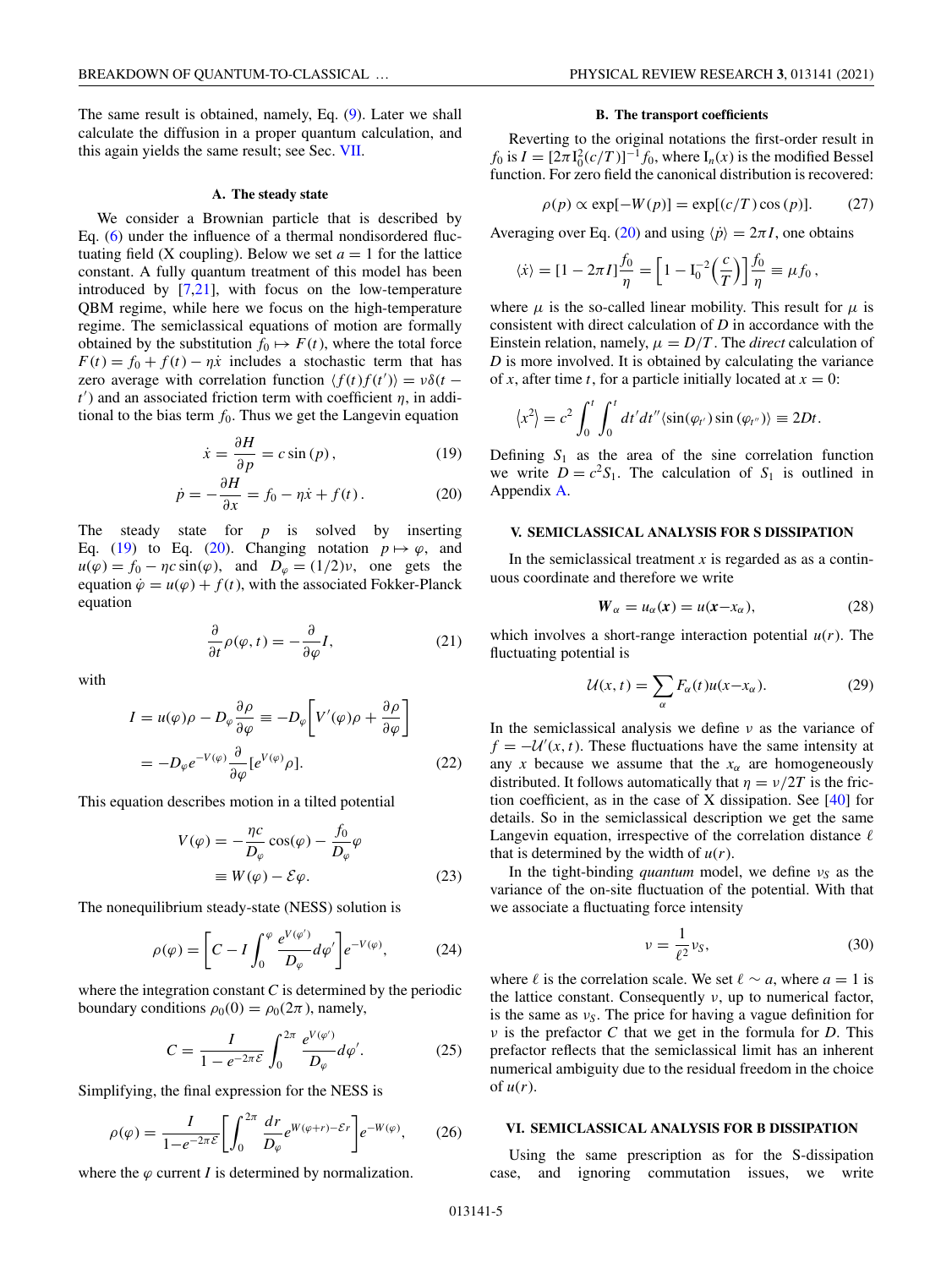<span id="page-5-0"></span> $\sum_{\alpha} (|x_{\alpha}+1\rangle\langle x_{\alpha}| + \text{H.c.})$  as  $[2 \cos(p)]|x\rangle\langle x|$ , and get for the B-coupling term

$$
W_{\alpha} = [2\cos(p)] u_{\alpha}(x). \qquad (31)
$$

This means that motion with momentum  $|p| \sim \pi/2$  is not affected by the baths. This is an artifact of the semiclassical treatment and does not hold for the quantum dynamics. Still, the semiclassical perspective provides some insight that helps to clarify how Eq. [\(12\)](#page-3-0) comes out.

The equations of motion that are derived from the full Hamiltonian are of Langevin type:

$$
\dot{x} = \left[c + 2\sum_{\alpha} u_{\alpha}(x)F_{\alpha}(t)\right] \sin(p),\tag{32}
$$

$$
\dot{p} = \left[2\sum_{\alpha} u'_{\alpha}(x)F_{\alpha}(t)\right] \cos(p). \tag{33}
$$

For infinite temperature the  $F_\alpha$  are uncorrelated white noise terms, with some intensity proportional to  $v_B$ . Therefore we get from Eq.  $(33)$  diffusion in *p* with coefficient  $\nu_p = (1/\ell)^2 [2 \cos(ap)]^2 \nu_B$  and from Eq. (32) extra diffusion in *x* with coefficient  $v_x = (a)^2 [2 \cos(ap)]^2 v_B$ , where  $\ell \approx a$ and  $a = 1$ . The latter term, after momentum averaging, is responsible for getting the  $D_1$  term in Eq. [\(12\)](#page-3-0). For a particle that moves with constant momentum *p*, ignoring the variation in  $p$ , the velocity-velocity correlation decays as  $exp(-v<sub>x</sub>t)$  due to this *x* diffusion. This leads to an extra Drude term  $D_{\parallel} = v^2/v_x$  that diverges at  $p = \pi/2$ . However, taking the variation of the momentum into account, this divergence has zero measure and the final result is fi-nite, leading to the first term in Eq. [\(10\)](#page-2-0) with  $C_{\parallel} = 0.49$ . For finite temperature the fluctuations gain a nonzero average  $\langle F_\alpha \rangle = 2\eta_B([u_\alpha(x)\sin(p)]\dot{p} - [u'_\alpha(x)\cos(p)]\dot{x})$ , where  $\eta_B = v_B/T$ , leading to canonical-like thermalization and overestimated  $A_{\parallel} = -0.2$ . The results for  $A_{\parallel}$  and  $C_{\parallel}$  were obtained using a procedure that is described in Sec. [VIII,](#page-6-0) where we treat the *quantum* and the *semiclassical* on equal footing; the latter can be regarded as a special case of the former.

# **VII. THE QUANTUM ANALYSIS**

The quantum evolution is generated by  $\mathcal L$  of Eq. [\(7\)](#page-1-0) with the dissipators of Eq.  $(15)$ , and it can be written as sum of Hamiltonian, noise, and friction terms, namely,  $\mathcal{L} = c\mathcal{L}^{(c)} + \nu \mathcal{L}^{(\nu)} + \eta c\mathcal{L}^{(\eta)}$ . Various representations can be used, notably the Wigner and the Bloch representations see Appendix  $\bf{B}$ . For the purpose of finding the spectrum (and from that the transport coefficients), it is most convenient to use the latter (Bloch), as explained below.

The elements of the supervector  $\rho$  are given in the standard representation by  $\rho(R, r) \equiv \frac{R + r}{2|\rho|R - r/2|}$ , and in Dirac notation we write  $\rho = \sum_{R,r} \rho(R,r) |R,r\rangle$ . The supermatrix  $\mathcal L$  is invariant under  $R$  translations, and therefore it is convenient to switch to a Bloch representation  $\rho(q;r)$  where  $\mathcal L$  decomposes into  $q$  blocks. In the  $q$  subspace we have the following expressions (Appendix  $C$ ):

$$
\mathcal{L}^{(c)} = +\sin(q/2)(\mathcal{D}_{\perp} - \mathcal{D}_{\perp}^{\dagger})
$$

$$
\mathcal{L}^{(v_X)} = -(1/2)\hat{r}^2
$$

$$
\mathcal{L}^{(\eta_X)} = \cos (q/2) \frac{\hat{r}}{2} (D_{\perp} - D_{\perp}^{\dagger})
$$
  
\n
$$
\mathcal{L}^{(\nu_S)} = -1 + 1|0\rangle\langle 0|
$$
  
\n
$$
\mathcal{L}^{(\eta_S)} = \frac{\cos (q/2)}{2} (D_{\perp} + D_{\perp}^{\dagger} + |\pm 1\rangle\langle 0| - |0\rangle\langle \pm 1|)
$$
  
\n
$$
\mathcal{L}^{(\nu_B)} = -2 + 2 \cos(q)|0\rangle\langle 0| + (|1\rangle\langle -1| + |-1\rangle\langle 1|)
$$
  
\n
$$
\mathcal{L}^{(\eta_B)} = \frac{1}{2} \cos (q/2)(D_{\perp} + D_{\perp}^{\dagger})
$$
  
\n
$$
+ \frac{1}{2} \cos(3q/2)(|\pm 1\rangle\langle 0| - |0\rangle\langle \pm 1|)
$$
  
\n
$$
+ \frac{1}{2} \cos(q/2)(|\mp 2\rangle\langle \pm 1| - |\pm 1\rangle\langle \mp 2|).
$$
 (34)

The subscripts  $X/S/B$  distinguish the different coupling schemes, and  $\mathcal{D}_{\perp} = |r+1\rangle\langle r|$  is the displacement operator in *r* space.

# **A. Extracting the diffusion coefficient**

To obtain the diffusion coefficient, we consider the spectrum of  $L$  for a finite system of  $L$  sites. In the Bloch representation the equation  $\mathcal{L}\rho = -\lambda \rho$  decomposes into *q* blocks. For a given *q* we have a tight-binding equation in the  $|r\rangle$  basis. For example,  $\mathcal{L}^{(c)}$  induces near-neighbor hopping in *r*. The eigenvalues for a given *q* are labeled  $\lambda_{q,s}$ , where *s* is a band index. The long-time dynamics is determined by the slow  $(s = 0)$  modes. Specifically, the diffusion coefficient is determined by the small *q* expansion:

$$
\lambda_{q,0} = Dq^2 + \mathcal{O}(q^4). \tag{35}
$$

The NESS eigenvector belongs to the  $q = 0$  block, and for  $\eta = 0$  it is given by  $|r = 0\rangle$ . Nonzero *q* and  $\eta$  can be treated as a perturbation. The key observation is that in order to get an *exact* result for *D*, it is enough to use second-order perturbation theory in *q*. The outcome of this procedure is the analytical expression for *D* with the associated results for the *A* coefficients. Extra technical details are provided in the next section.

#### **B. Perturbation theory**

We use perturbation theory to find the eigenvalue  $\lambda_{q,0}$  of  $\mathcal{L}^{(q)}$ , from which we can obtain *D*. We regard the Bloch quasimomentum  $q$  and the friction  $\eta$  as the perturbation. For  $q = \eta = 0$  the state  $|r = 0\rangle$  is an exact eigenstate that is associated with the eigenvalue  $\lambda = 0$ . Due to the perturbation it is mixed with neighboring  $|r\rangle$  states. We outline below how we get analytical expressions for  $\lambda_{q,0}$  to any order in *q* and *n*. In practice, we go up to second order.

In the following we demonstrate how we perform perturbation theory for the X-coupling scheme. The same method is used for the S/B coupling schemes, either with the Ohmic dissipators or with the Boltzmann dissipators. We would like to diagonalize the *q* block

$$
\mathcal{L}^{(q)} = c\mathcal{L}^{(c)} + \nu \mathcal{L}^{(\nu x)} + (c\eta)\mathcal{L}^{(\eta x)} \n= c \sin(q/2)(\mathcal{D}_{\perp} - \mathcal{D}_{\perp}^{\dagger}) - (\nu/2)\hat{r}^{2} \n+ (c\eta) \cos(q/2) \frac{\hat{r}}{2} (\mathcal{D}_{\perp} - \mathcal{D}_{\perp}^{\dagger}).
$$
\n(36)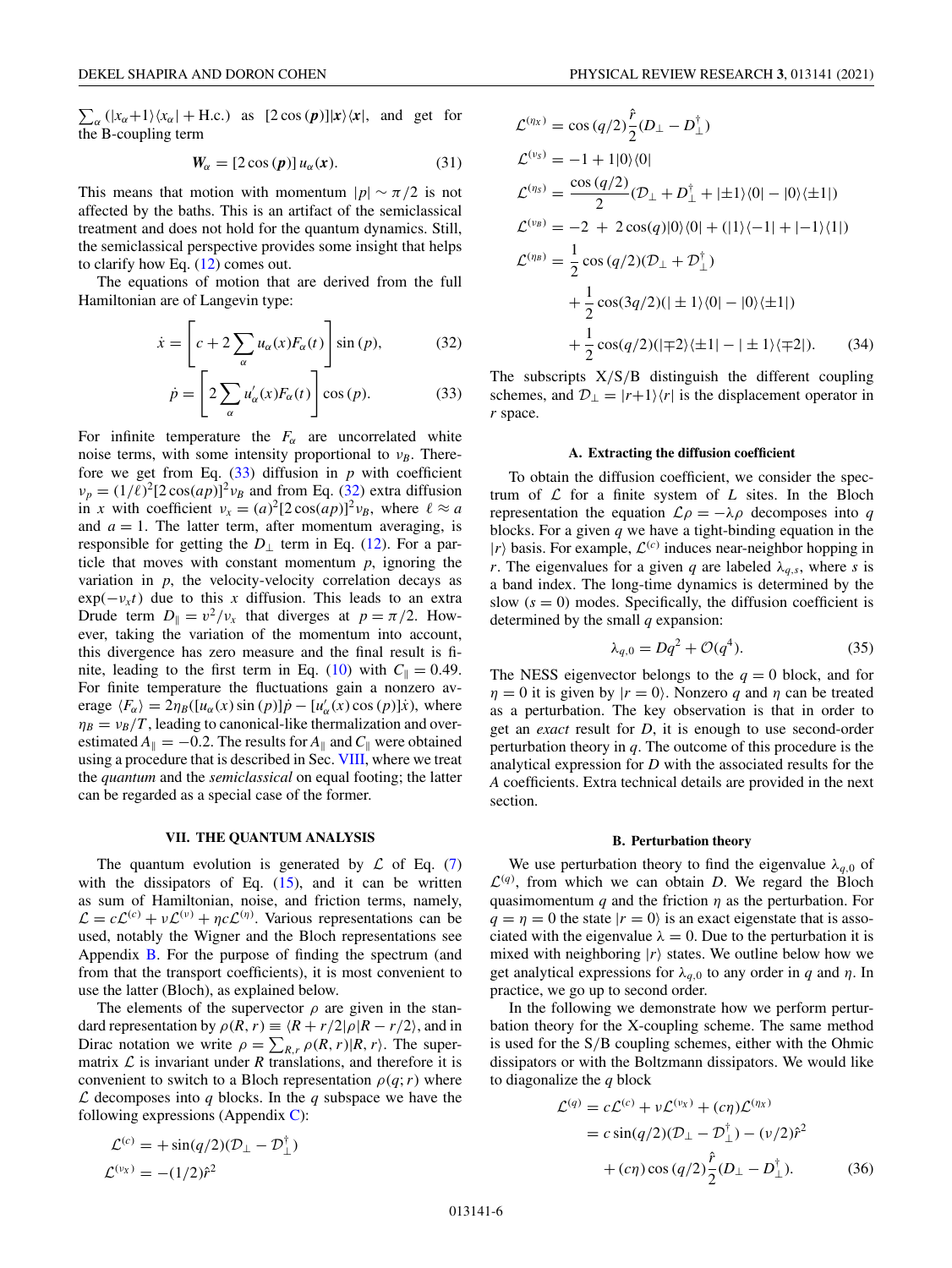<span id="page-6-0"></span>Each such block produces eigenvalues  $\mathcal{L}^{(q)}|s\rangle = -\lambda_{q,s}|s\rangle$ , that are distinguished by the index *s*. We are interested in the slowest mode  $\lambda_{q,0}$ . The NESS is the eigenvector that corresponds to the zero eigenvalue. It belongs to the  $q = 0$  block, which results from probability conservation. In the Bloch representation, probability conservation means that  $\langle 0|\mathcal{L}^{(0)}=0$ . To obtain the eigenvalues to order  $q^2$ , it is enough to Taylor expand the operator to that order. Accordingly,

$$
\mathcal{L}^{(q)} = -(\nu/2)\hat{r}^2 + c(q/2)(\mathcal{D}_\perp - \mathcal{D}_\perp^\dagger) + (c\eta)[1 - (q/2)^2] \frac{\hat{r}}{2} (\mathcal{D}_\perp - \mathcal{D}_\perp^\dagger).
$$
 (37)

The first term is the zero-order term. Here (for X coupling) it is diagonal in *r*. For the other coupling schemes it is not necessarily diagonal in *r*, but for any of them  $|r = 0\rangle$  is an eigenstate of the zero-order term.

To find the eigenvalue  $\lambda_{q,0}$  via perturbation theory one has to sum over different paths that begin and end in  $r = 0$ . In the case of Eq. (37) these paths are composed of hops between near-neighbor sites. Second-order contributions involve terms with  $\langle 0|\mathcal{L}^{(q)}|r\rangle\langle r|\mathcal{L}^{(q)}|0\rangle$ , with  $r\neq 0$ . Each transition involves a factor *cq* or (*cn*), or (*cnq*<sup>2</sup>). Hence only the sites  $|r| \le 2$ contribute to the perturbed eigenvalue up to order  $\eta^2 q^2$ . Furthermore, the  $(c\eta q^2)$  transitions are always multiplied by other  $O(q)$  transitions and therefore can be ignored in any secondorder expansion.

From the above it should be clear that for X coupling the matrix that should be diagonalized is

$$
\mathcal{L}^{(q)} \mapsto \frac{1}{2} \begin{pmatrix}\n-4\nu & 2c\eta - cq & 0 & 0 & 0 \\
-c\eta + cq & -\nu & c\eta - cq & 0 & 0 \\
0 & cq & 0 & -cq & 0 \\
0 & 0 & cr\eta + cq & -\nu & -c\eta - cq \\
0 & 0 & 0 & 2c\eta + cq & -4\nu\n\end{pmatrix}.
$$

A convenient way to obtain the analytical result is to write the characteristic equation  $det[\lambda + \mathcal{L}^{(q)}] = 0$  with the above (truncated) matrix and to substitute an expansion  $\lambda_{q,0} = \sum_{n} a_n q^n$ . Then we solve for the coefficients  $a_n$  iteratively. The outcome is expanded in  $\eta$  to order  $\eta^2$ . Note that to go beyond second order in  $\eta$  does not makes sense, because the Ohmic master equation and the associated NESS are valid only up to this order.

### **VIII. EFFECTIVE STOCHASTIC DESCRIPTION**

The propagation of the Wigner distribution function  $\rho_w(R, P)$  is generated by a kernel  $\mathcal{L}(R, P | R_0, P_0)$  that is obtained from Eq. [\(34\)](#page-5-0) in a straightforward manner via the Fourier transform, Appendix [B.](#page-8-0) For simulations of the longtime spreading it is enough to approximate  $\mathcal L$  in a way that is consistent with second-order perturbation theory in *q*. As explained in the previous paragraph, such an approximation provides an *exact* result as far as *D* calculation is concerned. Replacing  $\sin(q/2)$  by  $(q/2)$ , the  $\mathcal{L}^{(c)}$  term by itself generates classical motion in the *X* direction with velocity  $v = c \sin(P)$ . In the quantum calculation this motion is decorated by a Bessel function but *D* is not affected. The  $cos(q)$  in the  $\mathcal{L}^{(\nu_B)}$ , after expansion to second order and Fourier transform, leads to an *x* diffusion term that is responsible for the  $C_{\perp}$  contribution in Eq. [\(12\)](#page-3-0). As far as this term is concerned, there is no difference between the quantum and the semiclassical picture, and therefore we ignore it in the subsequent analysis. The cosine factors in the other dissipators can be replaced by unity. The reason is as follows: by themselves those cosine terms do not lead to any diffusion; only when combined with the  $\mathcal{L}^{(c)}$  term do they lead to the Drude-type  $C_{\parallel}$  contribution in Eq. [\(10\)](#page-2-0); the  $\mathcal{L}^{(c)}$  is already first order in *q*; and hence there is no need to expand the cosines beyond zero order.

#### **A. The effective rate equation**

With the approximations that were discussed in the previous paragraph (excluding for presentation purpose the trivial *R* diffusion in the case of B-dissipation), we find that the evolution of the Wigner function is generated by a stochasticlike kernel  $\mathcal{L}(R, P | R_0, P_0) = \mathcal{W}(P | P_0) \delta(R - R_0)$ . The explicit expressions for infinite temperature  $(\eta = 0)$  are

$$
\mathcal{W}^{(\nu_X)}(P|P_0) = \left(\frac{L}{2\pi}\right)^2 \frac{\nu}{2} \delta_{P,P_0 \pm (2\pi/L)},\tag{38}
$$

$$
\mathcal{W}^{(\nu_S)}(P|P_0) = \left(\frac{\nu_S}{L}\right),\tag{39}
$$

$$
\mathcal{W}^{(\nu_B)}(P|P_0) = \left(\frac{\nu_B}{L}\right) 4 \cos^2\left(\frac{P+P_0}{2}\right). \tag{40}
$$

These are the transition rates ( $P \neq P_0$ ), while the diagonal elements of  $W$  are implied by conservation of probability. For X dissipation Eq. (38) describes local spreading of momentum, which is in complete correspondence with the semiclassical analysis. The noise intensity is reflected in the second moment:

$$
\nu = \sum_{p} W(p) p^2, \qquad (41)
$$

where  $p = (P - P_0)$ . This implies consistency with the Langevin equation, Eq. [\(1\)](#page-0-0). Optionally, Eq. (38) can be regarded as the discrete version of the Fokker-Plank equation, Eq. [\(17\)](#page-3-0). For S dissipation Eq. (39) describes quantum diffractive spreading. In the latter case, if the dynamics were treated semiclassically one would obtain the same result as for X dissipation, namely, Eq. (38), with prefactor of order unity that can be by rescaled to unity by adopting the appropriate convention for the definition of  $\nu$ . In other words, the coupling strength to the bath should be redefined such that *ν* is the second moment of  $W(P|P_0)$  irrespective of the line shape. Similarly, if the dynamics were treated semiclassically for the B coupling, one would obtain Eq. (38) multiplied by  $4\cos^2(P)$ , as implied by the semiclassical analysis.

The result for  $W$  for finite temperature, in leading order in  $\eta$  (which serves here as a dimensionless version of the inverse temperature) can be written as

$$
W(P|P_0) = W^{(v)}(P|P_0) \exp\left[-\frac{E(P) - E(P_0)}{2T}\right],\qquad(42)
$$

where  $E(P) = -c \cos(P)$ . More precisely, if we incorporate the  $\mathcal{L}^{(\eta)}$  term of the Ohmic master equation, we get Eq. (42) with  $e^x \mapsto (1+x)$ . This reflects the well-known observation that the Ohmic approximation satisfies detailed balance to second order in  $\eta$ . Accordingly, the Ohmic steady state agrees to *second order* with the canonical steady state,  $\rho_{SS}(P) \propto \exp[-E(P)/T].$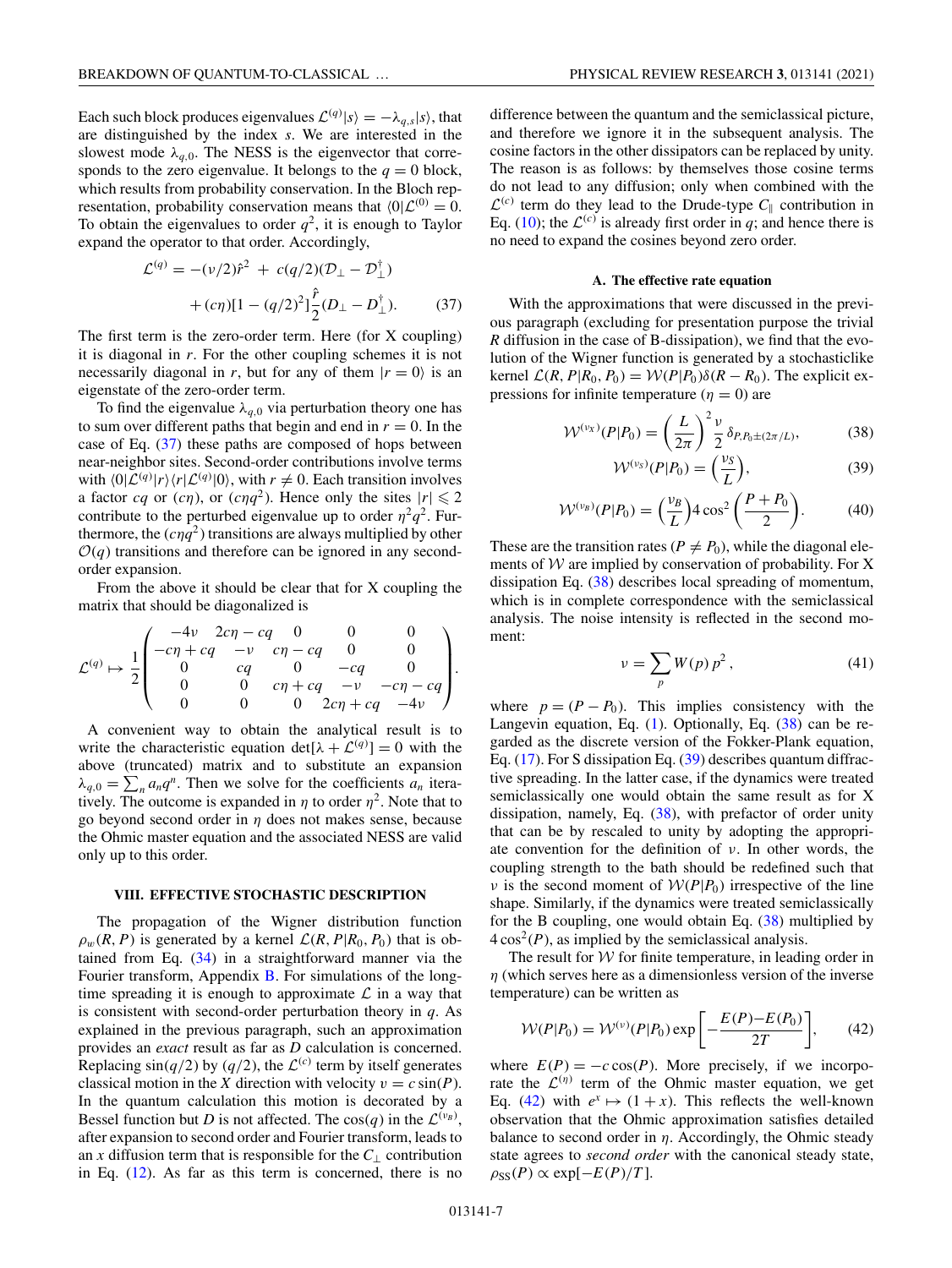<span id="page-7-0"></span>

FIG. 3. Quantum nonuniversality. The dependence of the coefficient  $A_{\parallel}$  on  $\ell$ . The insets caricature the fluctuating potential for large (left) and for small (right) values of  $\ell$ . In the semiclassical analysis the result (dashed orange line) is universal, independent of  $\ell$ . In the quantum analysis we obtain an interpolation between the X-coupling and the S-coupling case Eq. [\(13\)](#page-3-0). We plot results (see text) for the Ohmic (blue triangles) and for the Boltzmann-corrected (green crosses) versions of the master equation.

#### **B. Analytical and numerical estimates**

The stochastic description allows a convenient way to obtain *exact* results for *D* either analytically or numerically. Analytically, we use the same procedure as in the quantum case, namely, given the dissipator  $\mathcal{L}^{(q)}$ , we extract *D* from Eq. [\(35\)](#page-5-0). The relation between  $\mathcal{L}^{(q)}$  and the stochastic kernel is

$$
\langle r|\mathcal{L}^{(q)}|r_0\rangle = \langle r, q|\mathcal{L}|r_0, q\rangle
$$
  
= 
$$
\frac{1}{L} \sum_{P,P_0} \mathcal{W}(P|P_0)e^{iPr - iP_0r_0}.
$$
 (43)

The X-coupling and S-coupling schemes provide two extremes, with  $\ell = L$  and  $\ell = 1$ , respectively. This is mirrored in the infinite-temperature kernel  $W$  of Eqs. [\(38\)](#page-6-0) and [\(39\)](#page-6-0). On equal footing we can interpolate between the two extremes by introducing a kernel of width  $2\pi/l$ . Then we use Eq. [\(42\)](#page-6-0) to get the finite-temperature kernel. The calculation of  $\mathcal{L}^{(q)}$ using Eq. (43) is provided in Appendix [D.](#page-9-0) The result for  $A_{\parallel}$ is displayed in Fig. 3. Note that the convention regarding the prefactor in  $W^{(\nu)}$  plays no role in the determination of  $A_{\parallel}$ .

At this point we have to emphasize again that for the "Ohmic" results we use the prescription  $e^x \mapsto (1+x)$ , as explained after Eq. [\(42\)](#page-6-0). If we perform the calculation literally using Eq.  $(42)$  we get Eq.  $(14)$  instead of Eq.  $(13)$ . Note that the same results are obtained with  $e^x \mapsto (1 + x + (1/2)x^2)$ , because higher orders do not affect the expansion in Eq. [\(35\)](#page-5-0). The difference between Eqs. [\(14\)](#page-3-0) and [\(13\)](#page-3-0) reflects the limited accuracy of the Ohmic master equation with respect to the small parameter *c*/*T* .

The analytical results for the  $A_{\parallel}$  coefficients that are plotted in Fig. 3 are derived and displayed in Appendix [D.](#page-9-0) Here we write expressions that approximate very well the exact results:

$$
A_{\parallel} \approx -\frac{5}{16} \left[ 1 - \frac{6}{5} \left( \frac{a}{\ell} \right)^2 \right] \quad \text{[Ohmic]} \tag{44}
$$

$$
A_{\parallel} \approx -\frac{5}{16} \left[ 1 - \frac{9}{10} \left( \frac{a}{\ell} \right)^2 \right]
$$
 [Boltzmann]. (45)

Note that this practical approximation provides the exact results for both X coupling ( $\ell = \infty$ ) and S coupling  $(\ell = a = 1).$ 

In Fig. [2](#page-2-0) we test the analytical approximation Eq.  $(10)$ against exact numerical calculation that is based on the effective rate equation. In the numerical procedure the diffusion coefficient *D* is calculated using Eq.  $(18)$ . The momentum spreading kernel is  $K(t) \equiv \exp(\mathcal{W}t)$ , and the velocity is  $v_P = c \sin(P)$ . Accordingly,

$$
\langle v(t)v(0)\rangle = \sum_{P,P_0} v_P[K_{P,P_0}(t)]v_{P_0}\rho_{SS}(P_0).
$$
 (46)

If we perform the calculation literally using Eq.  $(42)$  we get results that agree with Eq. [\(14\)](#page-3-0). If, on the other hand, we use for W the Ohmic expression [as specified after Eq.  $(42)$ ] we get results that agree with Eq.  $(13)$ . Note that for  $\rho_{SS}$  we can use the canonical steady state, because it agrees with the Ohmic steady state to second order.

## **IX. DISCUSSION**

The prototype Caldeira-Leggett model corresponds to the standard Langevin equation where the dispersion relation is  $v = (1/m)p$ . In the tight-binding framework we have the identification  $m \mapsto 1/(ca^2)$ , where *a* is the lattice constant. There is a crossover to standard QBM as  $\theta \equiv T/c$  is lowered. It is illuminating to summarize this crossover in terms of mobility. Using the Einstein relation Eqs. [\(10\)](#page-2-0) and [\(12\)](#page-3-0) imply

$$
\mu = \frac{D}{T} = \frac{B(\theta)}{\eta} + 2Q(\theta)\eta,\tag{47}
$$

where the  $B(\theta)$  term is related to the coherent hopping, and the  $Q(\theta)$  term is due to bath-induced incoherent hopping. We believe that this functional form is rather robust and apply it to any type of dissipation mechanism. The traditional result is the first term with  $B(\theta) = 1$ , while Eq. [\(10\)](#page-2-0) implies that for large  $\theta$  the result is

$$
B(\theta) \propto (1/\theta)^2 + A_{\parallel}(1/\theta)^4. \tag{48}
$$

We have shown how  $A_{\parallel}$  depend on  $\ell$ , with emphasis on the extreme limits of X coupling and S coupling. We conclude that the *A* coefficients provide a way to probe the underlying mechanism of dissipation and to identify the *high-temperature fingerprints* of quantum mechanics.

It should be instructive to demonstrate experimentally that  $\mu(T; \ell)$  indeed depends on  $\ell$ . Reference [\[50\]](#page-11-0) provides an experimental demonstration of measuring mobility ver-sus temperature for a semiconductor device, while Ref. [\[51\]](#page-11-0) reviews experimental methods used to extract the mobility in organic semiconductors. Consider the possibility of fabricating a metallic *gate* that produces thermal electrostatic fluctuations. Metals that differ in their *granularity* are characterized by a different form factor, with different correlation scale  $\ell$ . Thus it would be possible to demonstrate that  $\ell$  has significance. Hopefully, it would be possible to further extract, experimentally, the nonuniversal dependence of  $A_{\parallel}$  on the correlation distance  $\ell$  and to test the prediction of Fig. 3.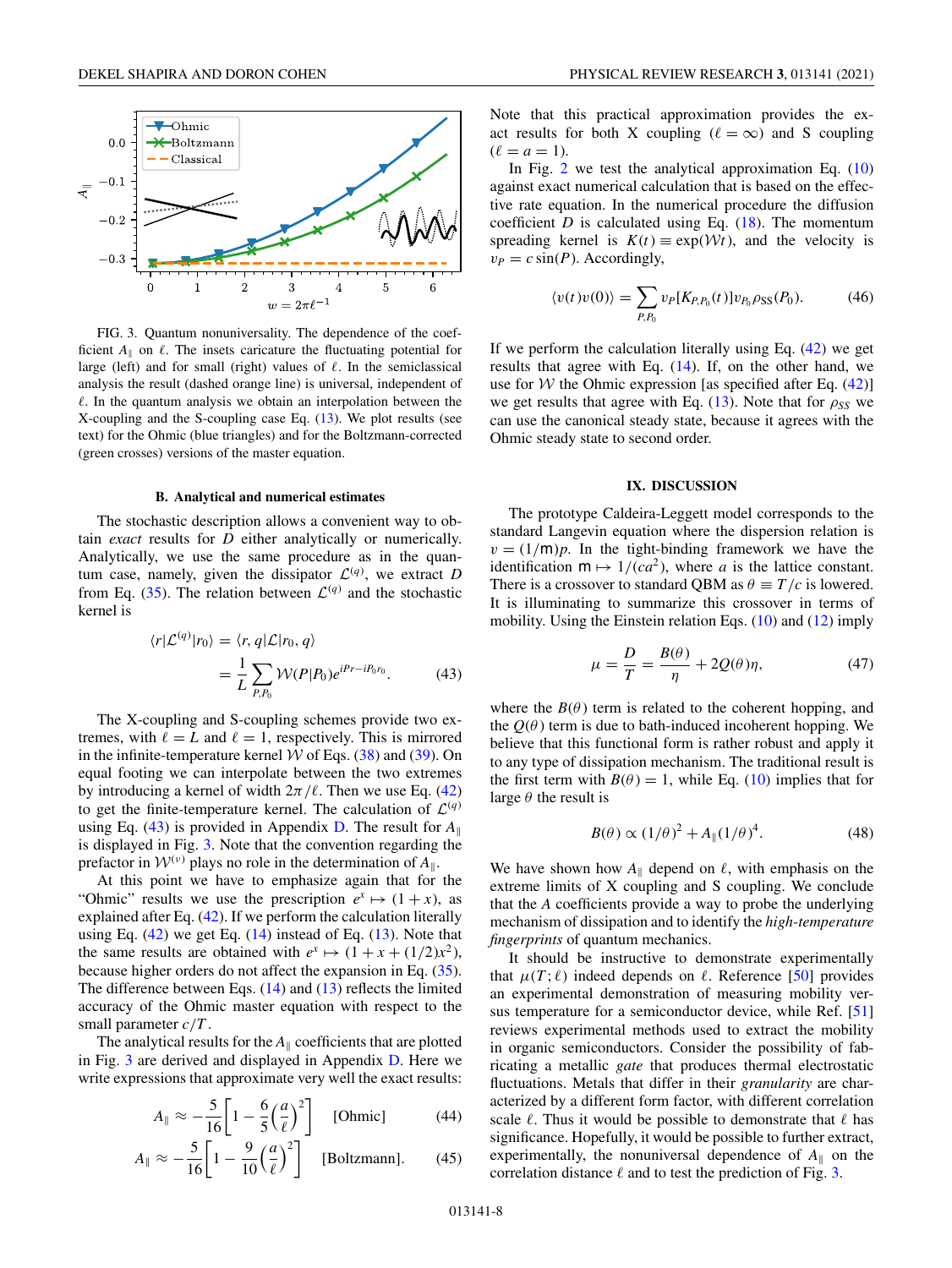# **ACKNOWLEDGMENTS**

<span id="page-8-0"></span>This research was supported by the Israel Science Foundation (Grant No. 283/18). We thank Muntaser Naamneh for his advice on the experimental aspect.

### **APPENDIX A: THE SINE CORRELATION FUNCTION**

First we recall that for zero field the steady state is an equilibrium canonical state  $\rho(\varphi) \propto \exp[-W(\varphi)]$ , where  $W(\varphi) = z \cos(\varphi)$ , and  $z = (c/T)$ . At equilibrium we have

$$
w_n \equiv \langle \cos(n\varphi) \rangle = \frac{I_n(z)}{I_0(z)}.
$$
 (A1)

We define  $S_n$  as the area of the sine-sine correlation function  $s_n(t) = \langle \sin(n \varphi_t) \sin(\varphi_0) \rangle$ , namely,

$$
S_n = \int_0^\infty s_n(t) dt, \quad n = 0, 1, 2, .... \tag{A2}
$$

Eventually we are interested only in  $S<sub>1</sub>$ , but for the derivation we define a full set of sine correlation functions. Explicitly these are written as

$$
s_n(t) = \int_0^{2\pi} \langle \sin(n\,\varphi_t) \rangle_0 \sin(\varphi_0) \rho(\varphi_0) d\varphi_0
$$
  
= 
$$
\int_0^{2\pi} \langle \sin(n\,\varphi) \rangle_t \sin(\varphi_0) \rho(\varphi_0) d\varphi_0.
$$
 (A3)

The average without a subscript assumes an equilibrium state, while the average with subscript "0" indicates an initial condition  $\varphi_0$  and assumes a Langevin picture. The subscript "t" indicates an expectation value after time *t* within the framework of the associated Fokker-Planck picture. Initially we

have

$$
s_n(0) = \langle \sin(n\varphi)\sin(\varphi) \rangle = \frac{1}{2} \frac{\mathrm{I}_{n-1}(z) - \mathrm{I}_{n+1}(z)}{\mathrm{I}_0(z)}
$$

$$
= \frac{n}{z} \frac{\mathrm{I}_n(z)}{\mathrm{I}_0(z)}.
$$
(A4)

In order to find  $s_n(t)$  at later times, we realize that it satisfies the same equation of motion as that of  $\langle sin(n\varphi_t)\rangle_0$ , where 0 indicates any initial state. This is known as the "regression theorem." The adjoint equation for any observable  $A(\varphi)$  is

$$
\frac{\partial}{\partial t} \langle A(\varphi) \rangle_t = \left\langle D_{\varphi} \left( \frac{\partial^2}{\partial \varphi^2} - W'(\varphi) \frac{\partial}{\partial \varphi} \right) A(\varphi) \right\rangle_t.
$$
 (A5)

Substituting  $A(\varphi) := \sin(\varphi) \sin(\varphi_0)$  and integrating over time, one obtains a recursive equation for the *Sn*:

$$
s_n(0) = n^2 \frac{\nu}{2} S_n + n \frac{\eta c}{2} (S_{n+1} - S_{n-1}), \tag{A6}
$$

with the boundary conditions  $S_0 = S_\infty = 0$ . At this point it is useful to realize that from Eq. (A5) with  $A(\varphi) := \cos(n\varphi)$ it follows that the *stationary* values  $w_n$  of Eq. (A1) obey Eq.  $(A6)$  with zero on the left-hand side. It is therefore useful to substitute  $S_n := w_n \tilde{S}_n$  in order to get a first-order difference equation for  $\tilde{S}_n$  that can be solved by recursion. The procedure is explained with details in Sec. VII of Ref. [\[52\]](#page-11-0) and leads to the solution

$$
S_1 = -\frac{1}{\eta c} \sum_{n=1}^{\infty} \frac{(-1)^n}{n} s_n(0) w_n = -\frac{\nu}{(\eta c)^2} \sum_{n=1}^{\infty} (-1)^n \left[ \frac{I_n(z)}{I_0(z)} \right]^2
$$
  
=  $\frac{\nu}{2(\eta c)^2} [1 - I_0^{-2}(z)],$  (A7)

where we used the completeness relation

$$
1 = I_0^2(z) + 2 \sum_n I_n^2(z) (-1)^n.
$$
 (A8)

# **APPENDIX B: THE WIGNER PHASE-SPACE REPRESENTATION**

Here we treat  $(x, p)$  as extended continuous coordinates and derive the standard Wigner representation for the quantum propagation in the absence of dissipators. The elements of  $\rho$  are given in the standard space representation by  $\rho_{x',x''} \equiv \langle x' | \rho | x'' \rangle$ . We define  $r = x' - x''$  and  $R = (x' + x'')/2$  and use supervector Dirac notations, namely,  $\rho = \sum_{R,r} \rho(R,r) |R,r\rangle$ . The space representation is  $\rho(R, r) \equiv \rho_{x',x''}$ , the momentum representation  $\rho(q, P)$  is related by double Fourier transforms, and the intermediate representations are those of Wigner  $\rho_w(R, P)$  and Bloch  $\rho(q; r)$ . For the unitary evolution with  $U = \exp[ict \cos(p)],$ the propagator of the Wigner function in momentum representation is

$$
\mathcal{K}(q, P|q_0, P_0) = \langle P + (q/2)|U|P_0 + (q_0/2)\rangle \langle P - (q/2)|U|P_0 - (q_0/2)\rangle^*
$$
\n(B1)

$$
= 2\pi \delta(q - q_0) 2\pi \delta(P - P_0) \exp[-i2ct \sin(q/2) \sin(P)],
$$
 (B2)

leading to

$$
\mathcal{K}(R, P|R_0, P_0) = 2\pi \delta(P - P_0) \int \frac{dq}{2\pi} \exp\left[-i2ct \sin(q/2)\sin(P) + iq(R - R_0)\right].
$$
 (B3)

Note that this kernel is properly normalized with respect to the integration measure *dRdP*/(2π).

With  $\sin(q/2) \mapsto (q/2)$  we get the classical result

$$
\mathcal{K}(R, P|R_0, P_0) = 2\pi \delta(P - P_0) \delta[(R - R_0) - ct \sin(P)].
$$
\n(B4)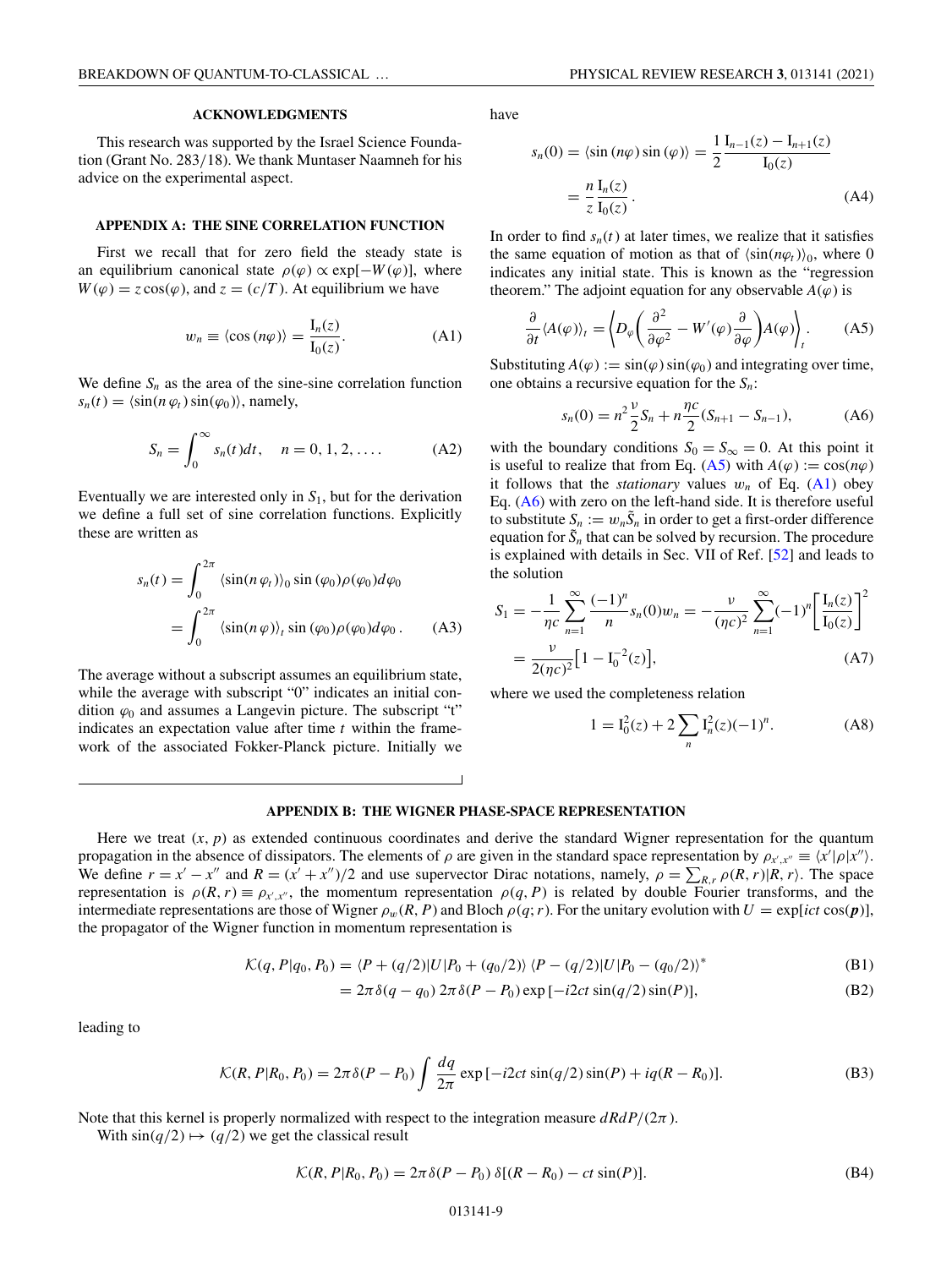<span id="page-9-0"></span>But quantum mechanically we get

$$
\mathcal{K}(R, P | R_0, P_0) = \sum_{n} 2\pi \delta(P - P_0) \delta[(R - R_0) - n] \mathbf{J}_{2n}[2ct \sin(P)].
$$
\n(B5)

In the above sum *n* runs formally over all the integer and half-integer values. Note that Wigner function on a lattice has support on both integer and half-integer lattice points. (Weight on half-integer lattice points is the fingerprint of interference due to superposition of integer lattice locations).

# **APPENDIX C: THE BLOCH REPRESENTATION**

For an infinite chain the conventional way to define the Bloch representation is to perform  $R \mapsto q$  Fourier transform of  $\rho(R, r)$ for a given *r* to obtain  $\rho(q; r)$ . Note that *R* runs over integer values for  $r = 0, 2, 4, ...$  and over half integer values for  $r = 1, 3, 5...$ This definition has a problem if we consider a finite chain with periodic boundary conditions. Still it can be justified after a short transient if *L* is large enough because distant points in space loose phase correlation (if there was to begin with). For a small ring (small L) this might not be the case. Therefore in a previous work [\[48\]](#page-11-0) we have defined *ad hoc* the Bloch representation  $\rho_q(r)$  as the Fourier transform of  $\langle x|\rho|x+r\rangle$ . The *ad hoc* definition differs by gauge transformation (and non-intentionally also by sign) from the conventional definition and allows one to correctly handle the periodicity in both coordinates, namely, also in *r*. For a small chain, or for a complete investigation of the eigenvalues problem, these phases are important. See, for example, Ref. [\[41\]](#page-11-0).

Our system is invariant under translations, and therefore it is natural to perform the diagonalization of  $\mathcal L$  in the Bloch representation. In practice one can obtain the expressions in Eq. [\(34\)](#page-5-0) by inspection. As an example, let us see how the expression for  $\mathcal{L}^{(c)}$  is obtained. It originates from *i*[cos( $\mathbf{p}$ ),  $\rho$ ]. In the standard representation its matrix elements are

$$
\mathcal{L}^{(c)}(x', x''|x'_0, x''_0) = i\langle x'|\cos(\mathbf{p})|x'_0\rangle\delta(x'' - x''_0) - i\delta(x' - x'_0)\langle x''|\cos(\mathbf{p})|x''_0\rangle. \tag{C1}
$$

Recall that  $cos(p)$  is the sum of displacement operators  $e^{\mp ip}$ . In supervector notations the above expression can be written in terms of operators  $e^{\mp i(1/2)q}$  and  $e^{\mp iP}$  that induce translations in *R* and in *r*, respectively. Namely,

$$
\mathcal{L}^{(c)}(R,r|R_0,r_0) = i\langle R,r|\cos\left(\frac{q}{2}+P\right)|R_0,r_0\rangle - i\langle R,r|\cos\left(\frac{q}{2}-P\right)|R_0,r_0\rangle. \tag{C2}
$$

Thus we can write

$$
\mathcal{L}^{(c)} = -i2\sin\left(\frac{q}{2}\right)\sin\left(P\right) = \sin\left(\frac{q}{2}\right)[\mathcal{D}_{\perp} - \mathcal{D}_{\perp}^{\dagger}].\tag{C3}
$$

In the Bloch  $(q, r)$  representation, this superoperator becomes block diagonal in  $q$ .

### **APPENDIX D: FROM BLOCH TO WIGNER AND BACK**

In the main text we present in Eq. [\(34\)](#page-5-0) the Bloch representation  $\mathcal{L}^{(q)}$  of the dissipators. The transformation to the Wigner representation is essentially a Fourier transform:

$$
\mathcal{L}(R, P|R_0, P_0) = \int \frac{dq}{2\pi} e^{iq(R-R_0)} \iint dr dr_0 e^{-irP + ir_0P_0} \langle r|\mathcal{L}^{(q)}|r_0\rangle.
$$
 (D1)

Note that the inner integral transforms  $\langle r|\mathcal{L}^{(q)}|r_0\rangle$  to the momentum representation  $\langle P|\mathcal{L}^{(q)}|P_0\rangle$ . Note also that  $W(P|P_0) = \langle P | \mathcal{L}^{(q=0)} | P_0 \rangle$  are the Fermi golden rule (FGR) transition rates between momentum eigenstates. Commonly the FGR is considered as an approximation, while we have rigorously established that  $W(P|P_0)$  can be used within an effective rate equation in order to evaluate the exact quantum result for *D*.

In the main text we use a discrete momentum notation such that  $\langle r|P\rangle = L^{-1/2} \exp(iPR)$ , etc. Consequently, in the discrete version of Eq. (D1), the integrand of the  $drdr_0$  integral contains an extra  $1/L$  factor. On the other hand, for summation  $\sum_P$  over momenta the measure becomes  $[L/(2\pi)]dP$ .

# **1. Transforming to Bloch**

It is convenient to handle the calculations of the spectrum on equal footing for all the coupling schemes, for both Ohmic and Boltzmann versions of the dissipators. For this purpose we have to transform Eq. [\(42\)](#page-6-0) back from the Wigner representation to the Bloch representation using Eq. [\(43\)](#page-7-0). Note that this equation does not depend on *q*, reflecting the  $\delta(R - R_0)$  of the transitions. Making the distinction between the diagonal terms ( $P = P_0$ ) and the off-diagonal terms ( $P \neq P_0$ ), taking into account that by definition the kernel conserves probability, namely,  $\sum_{P} \mathcal{W}(P|P_0) = 0$ , one can write

$$
\langle r|\mathcal{L}^{(q)}|r_0\rangle = \tilde{\mathcal{W}}(r,r_0) - \tilde{\mathcal{W}}(0,r_0 - r),\tag{D2}
$$

where

$$
\tilde{\mathcal{W}}(r, r_0) = \frac{1}{L} \iint \mathcal{W}(P|P_0) e^{iPr - iP_0 r_0} \frac{L}{2\pi} dP \frac{L}{2\pi} dP_0.
$$
\n(D3)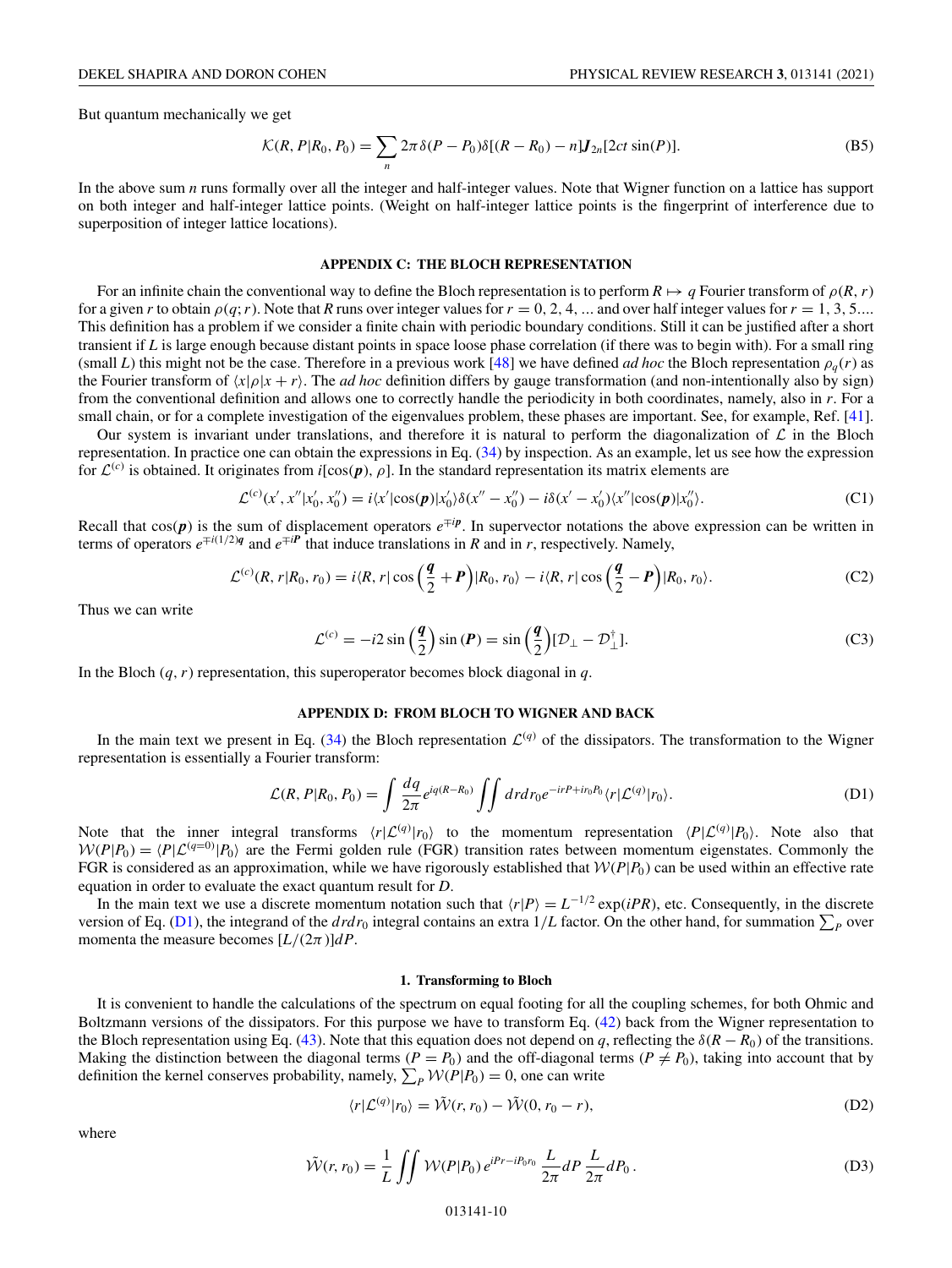<span id="page-10-0"></span>In the latter expression it is implicit that  $P = P_0$  has measure zero, so it reflects the contribution of the  $P \neq P_0$  terms in the discrete sum of Eq. [\(43\)](#page-7-0). Finally, note that for  $\eta = 0$  the Bloch kernel is diagonal (the nonzero elements are those with  $r = r_0$ ) and that from Eq. [\(41\)](#page-6-0) it follows that for  $r = r_0 = \pm 1$  we have by convention  $\langle r | \mathcal{L}^{(q)} | r_0 \rangle = -(\nu/2)$ .

#### **2. General kernel**

We consider a kernel  $W(P|P_0)$  of width  $w = 2\pi/\ell$ . Its normalization C should be determined such that the *dp* integral over  $[1 - \cos(p)]$  equals 1/2 (see the last sentence of the previous paragraph). Note this normalization affects the result for *C*<sub>||</sub> but not the significant result for  $A_{\parallel}$ . Expressing the double-integral Eq. [\(D3\)](#page-9-0) with  $k = (P + P_0)/2$  and  $p = P - P_0$ , and using the notation  $z = (c/T)$ , it reads

$$
\tilde{\mathcal{W}}(r, r_0) = \nu \int_{-w/2}^{w/2} dp \, C e^{(ip/2)(r+r_0)} \int_{-\pi}^{\pi} \frac{dk}{2\pi} \, e^{ik(r-r_0)} \exp\left[-z \sin\left(\frac{p}{2}\right) \sin(k)\right].\tag{D4}
$$

The inner integral may be written as  $I_{r-n}[-z \sin(p/2)]$ ; however, to calculate  $A_{\parallel}$  in the high-temperature limit it is enough to Taylor expand *z* to second order. The inner integral provides "selection rules." The zero-order result gives a constant along the main diagonal of  $\tilde{W}$ , while the first order contributes to the near-neighbor hopping ( $|r-r_0|=1$ ). The second order contributes both to next-near-neighbor hopping and to the main diagonal.

Including in  $\mathcal{L}^{(q)}$  also the  $c\mathcal{L}^{(c)}$  term, and using the method described in Sec. [VII B,](#page-5-0) one finds

$$
A_{\parallel}(w) = \frac{w^2 + 16\sin^2\left(\frac{w}{2}\right) - \sin^2(w) + 4w\sin(w) - 4\sin\left(\frac{w}{2}\right)[3w + \sin(w)]}{16[w - 2\sin\left(\frac{w}{2}\right)][w - \sin(w)]} - \frac{3w - 8\sin\left(\frac{w}{2}\right) + \sin(w)}{32[w - 2\sin\left(\frac{w}{2}\right)]}.
$$
 (D5)

The first term is the Ohmic result, while the second term is added to get the Boltzmann-corrected result. The results for the X coupling and for the S coupling in Eq. [\(13\)](#page-3-0) are obtained for  $w = 0$  and  $w = 2\pi$ , respectively.

#### **3. Boltzmann case for S***/***B**

For the Boltzmann-corrected versions of *S* and *B* one obtains

$$
\tilde{\mathcal{W}}^{(S)}(r, r_0) = \nu_S I_r(z/2) I_{r_0}(-z/2), \tag{D6}
$$

$$
\tilde{\mathcal{W}}^{(B)}(r,r_0) = 2\nu_B \mathbf{I}_r(z/2) \mathbf{I}_{r_0}(-z/2) + \nu [\mathbf{I}_{r+1}(z/2) \mathbf{I}_{r_0-1}(-z/2) + \mathbf{I}_{r-1}(z/2) \mathbf{I}_{r_0+1}(-z/2)].
$$
\n(D7)

Expanding in  $z = (c/T)$ , the first-order result for  $\mathcal{L}^{(q)}$  is a  $q = 0$  version of the S/B dissipators that were presented in the main text Eq. [\(34\)](#page-5-0). In the Boltzmann-corrected approximation, both schemes acquire second-order terms  $-(3/16)(c/T)^2v|\pm 1\rangle\langle\pm 1|$ that are required for the calculation of *D*. For the *S* coupling scheme one finds additional second-order terms that are needed for the calculations, namely,  $-(3/32)(c/T)^2 \nu |1\rangle \langle -1|$  and  $-(3/32)(c/T)^2 \nu |-1\rangle \langle 1|$ .

- [1] A. O. Caldeira and A. J. Leggett, Path integral approach to quantum Brownian motion, Physica A **121**[, 587 \(1983\).](https://doi.org/10.1016/0378-4371(83)90013-4)
- [2] A. O. Caldeira and A. J. Leggett, Quantum tunneling in a dissipative system, Ann. Phys. **149**[, 374 \(1983\).](https://doi.org/10.1016/0003-4916(83)90202-6)
- [3] V. Hakim and V. Ambegaokar, Quantum theory of a free particle [interacting with a linearly dissipative environment,](https://doi.org/10.1103/PhysRevA.32.423) Phys. Rev. A **32**, 423 (1985).
- [4] A. Madhukar and W. Post, Exact Solution for the Diffusion of a Particle in a Medium with Site Diagonal and Off-Diagonal Dynamic Disorder, [Phys. Rev. Lett.](https://doi.org/10.1103/PhysRevLett.39.1424) **39**, 1424 (1977).
- [5] U. Weiss and H. Grabert, Quantum diffusion of a particle in a [periodic potential with ohmic dissipation,](https://doi.org/10.1016/0375-9601(85)90517-1) Phys. Lett. A **108**, 63 (1985).
- [6] N. Kumar and A. M. Jayannavar, Quantum diffusion in thin disordered wires, Phys. Rev. B **32**[, 3345 \(1985\).](https://doi.org/10.1103/PhysRevB.32.3345)
- [7] C. Aslangul, N. Pottier, and D. Saint-James, Quantum ohmic dissipation: Cross-over between quantum tunneling and ther[mally resisted motion in a biased tight-binding lattice,](https://doi.org/10.1051/jphys:0198600470100167100) J. Phys. **47**, 1671 (1986).
- [8] U. Weiss, M. Sassetti, T. Negele, and M. Wollensak, Dissipative [quantum dynamics in a multiwell system,](https://doi.org/10.1007/BF01314023) Z. Phys. B **84**, 471 (1991).
- [9] D. Roy, Crossover from ballistic to diffusive thermal transport in quantum Langevin dynamics study of a harmonic chain con[nected to self-consistent reservoirs,](https://doi.org/10.1103/PhysRevE.77.062102) Phys. Rev. E **77**, 062102 (2008).
- [10] A. Amir, Y. Lahini, and H. B. Perets, Classical diffusion of [a quantum particle in a noisy environment,](https://doi.org/10.1103/PhysRevE.79.050105) Phys. Rev. E **79**, 050105(R) (2009).
- [11] S. Lloyd, M. Mohseni, A. Shabani, and H. Rabitz, The quantum goldilocks effect: on the convergence of timescales in quantum transport, [arXiv:1111.4982.](http://arxiv.org/abs/arXiv:1111.4982)
- [12] J. M. Moix, M. Khasin, and J. Cao, Coherent quantum transport in disordered systems: I. The influence of dephasing on the transport properties and absorption spec[tra on one-dimensional systems,](https://doi.org/10.1088/1367-2630/15/8/085010) New J. Phys. **15**, 085010 (2013).
- [13] J. Wu, R. J. Silbey, and J. Cao, Generic Mechanism of Optimal Energy Transfer Efficiency: A Scaling Theory of the Mean [First-Passage Time in Exciton Systems,](https://doi.org/10.1103/PhysRevLett.110.200402) Phys. Rev. Lett. **110**, 200402 (2013).
- [14] Y. Zhang, G. L. Celardo, F. Borgonovi, and L. Kaplan, Opening[assisted coherent transport in the semiclassical regime,](https://doi.org/10.1103/PhysRevE.95.022122) Phys. Rev. E **95**, 022122 (2017).